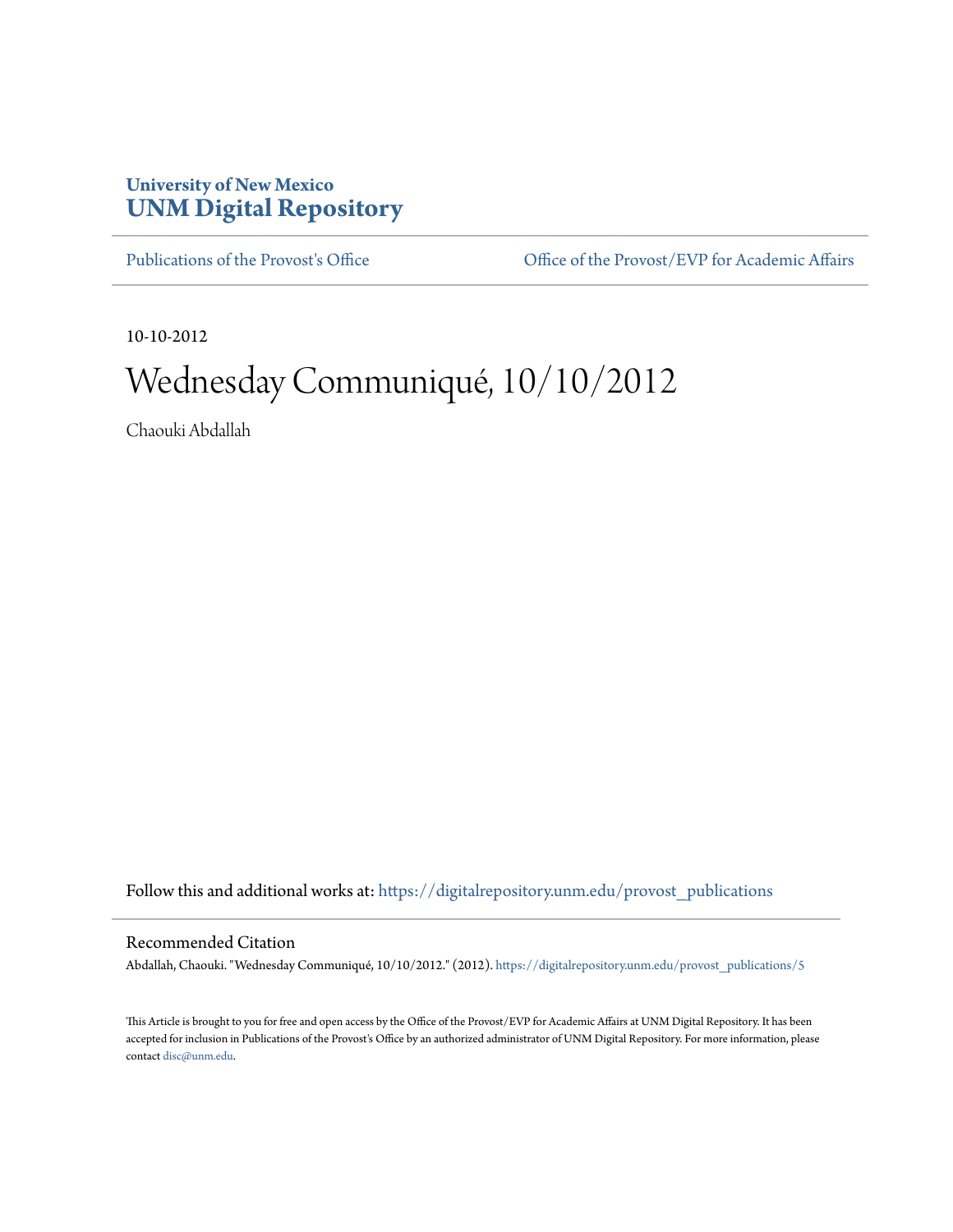

### *WEDNESDAY COMMUNIQUÉ*

#### **October 10, 2012**

*It is not about graduation rates and test scores. It's about what those things mean to the outcome of human lives. It's about potential realized or squandered, dignity enhanced or denied.* Salman Khan (Khan Academy).

**Foundations of Excellence:** In the last nine weeks, I have posted information about the nine dimensions of the Foundation of Excellence (FOE) initiative. As we have already discussed, the FOE is an "initiative designed to study all aspects of the first year of college and to produce a plan for institutional improvement leading to higher levels of student learning and persistence in college." This initiative has already been launched and we are aiming to have the plan completed by early Spring 2013 semester, in order to start full implementation shortly thereafter.

**The Impact of Education:** As we keep discussing the costs and benefits of education, the conversation has mostly focused on economic outcomes. According to the site http://apps.unitedway.org/forecaster/, education benefits are also "linked to health, life expectancy, voter turnout, incarceration, self-worth and dignity, and prospects for one's children." The website includes a tool to forecast how life might improve for all of us if educational outcomes were to improve. Check out some of the specific improvements for New Mexico.

**State of Academic Affairs Report:** After my first year on the job, I felt it was important to put together a report that provides an overview of all our schools/colleges and units including an accounting of our major activities and goals as they relate to goals set by the Regent's Academic/Student Affairs Committee. Please take a look by visiting: http://provost.unm.edu/communique/state-of-academic-affairs.pdf and provide feedback to provost@unm.edu.

**Bonds C & B:** Also related to the impact of education: As we head to the polls on November 6, please remember to and encourage others to vote on Bonds B & C. Bond C requires no commitment in the form of new taxes to the citizens of New Mexico. The language that voters will see on the ballot reads as follows: *The 2012 Capital Projects General Obligation Bond Act authorizes the issuance and sale of higher education and special schools capital improvement and acquisition bonds. Shall the state be authorized to issue general obligation bonds in an amount not to exceed one hundred twenty million dollars (\$120,000,000) to make capital expenditures for certain higher education and special school capital improvements and acquisitions and provide for a general property tax imposition and levy for the payment of principal of, interest on and expenses incurred in connection with the issuance of the bonds and the collection of the tax as permitted by law?*

Bond B would provide funds to make capital expenditures for public library resource acquisitions. The bonds would not exceed \$9,830,000. The language that voters will see on the ballot for Bond B reads as follows: *The 2012 Capital Projects General Obligation Bond Act authorizes the issuance and sale of library acquisition and construction bonds. Shall the state be authorized to issue general obligation bonds in an amount not to exceed nine million eight hundred thirty thousand dollars (\$9,830,000) to make capital expenditures for academic, public school, tribal and public library resource acquisitions and construction and provide for a general property tax imposition and levy for the payment of principal of, interest on and expenses incurred in connection with the issuance of the bonds and the collection of the tax as permitted by law?*

**Dean Searches Timelines**: In the last few weeks, there has been a flurry of activities regarding our searches for deans, and I have heard many concerns about the compressed timelines for such searches. In all searches, I have tried to balance the need for quick decisions with established processes and faculty oversight. In the case of the dean of the Office of Graduate Studies we had a short window for the selection of an internal candidate, and while I initially intended to hire an interim dean, I received feedback that many potential candidates would only be interested in the position if it were a regular appointment. We also needed to hire an interim dean of the School of Law due to the departure of current Dean Washburn to Washington, DC. The selection of Professor Barbara